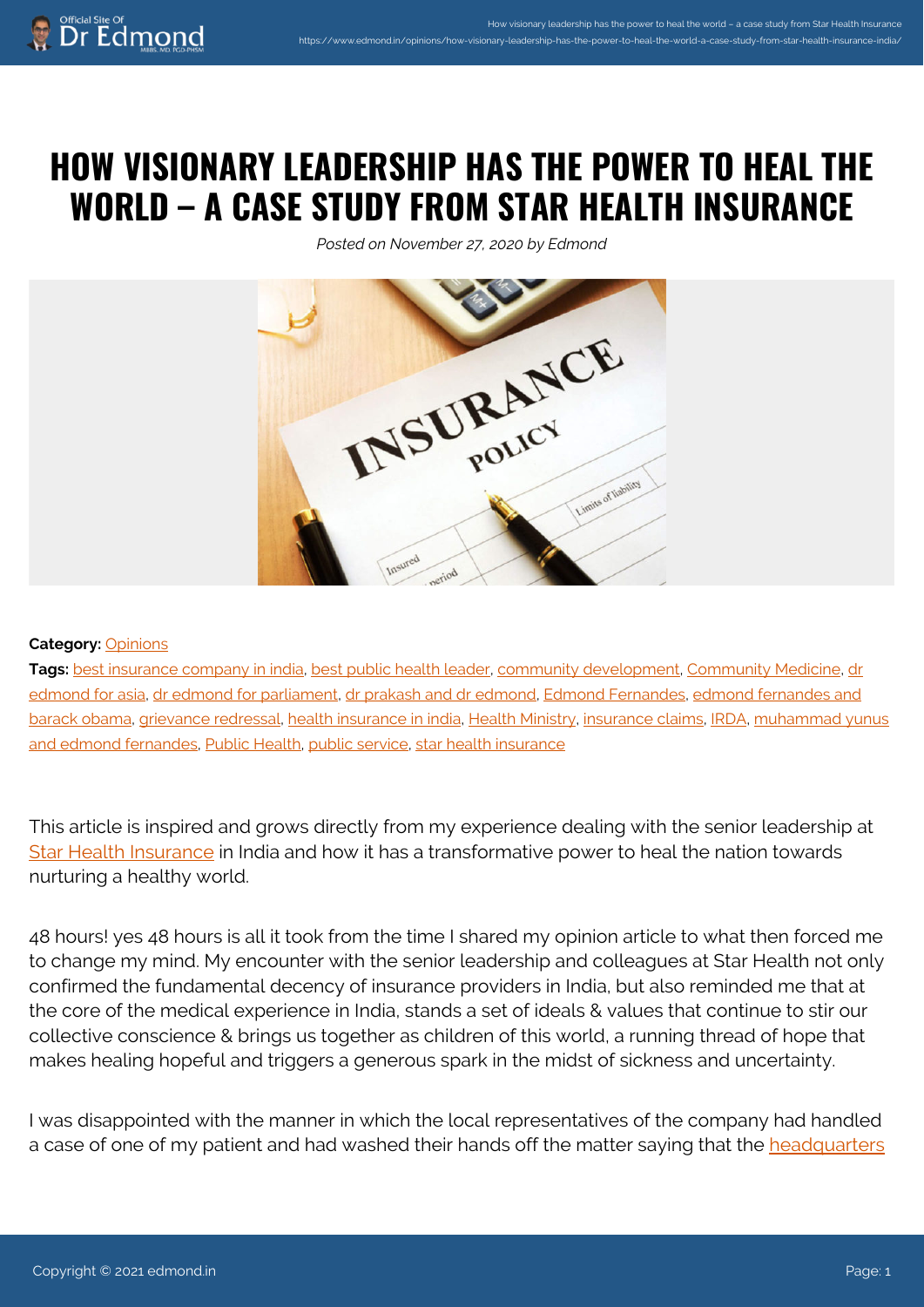will respond. Months passed by with no solution in site. Finally, one day I thought of sharing my experience of how a BPL card holder is denied a place in the sunshine for no fault of his. A few angels arrived after having taken time out to read my story and offered to extend their hand to help. And rest as they say is history.

How visionary leadership has the power to heal the world – a case study from Star Health Insurance

https://www.edmond.in/opinions/how-visionary-leadership-has-the-power-to-heal-the-world-a-case-study-from-star-health-insurance-india/

The manner in which the senior leadership of Star Health handled the issue of my patient remains a case study for other corporate leaders around the world of why putting value and ideals remains at the core of commerce. It is understandable that in massive structures of corporate governance, reaching the last mile can get difficult at times, but putting in place an efficient and effective redressal mechanism remains at the heart of corporate enterprises being a partner in progress.



Courtesy: Google Image

I have traveled the length and breadth of countries around the Asia and the Pacific, met with [top](http://www.edmond.in) [leaders of Governments,](http://www.edmond.in) Diplomats and [officials,](http://www.chdgroup.org) interacted with number of corporate leaders